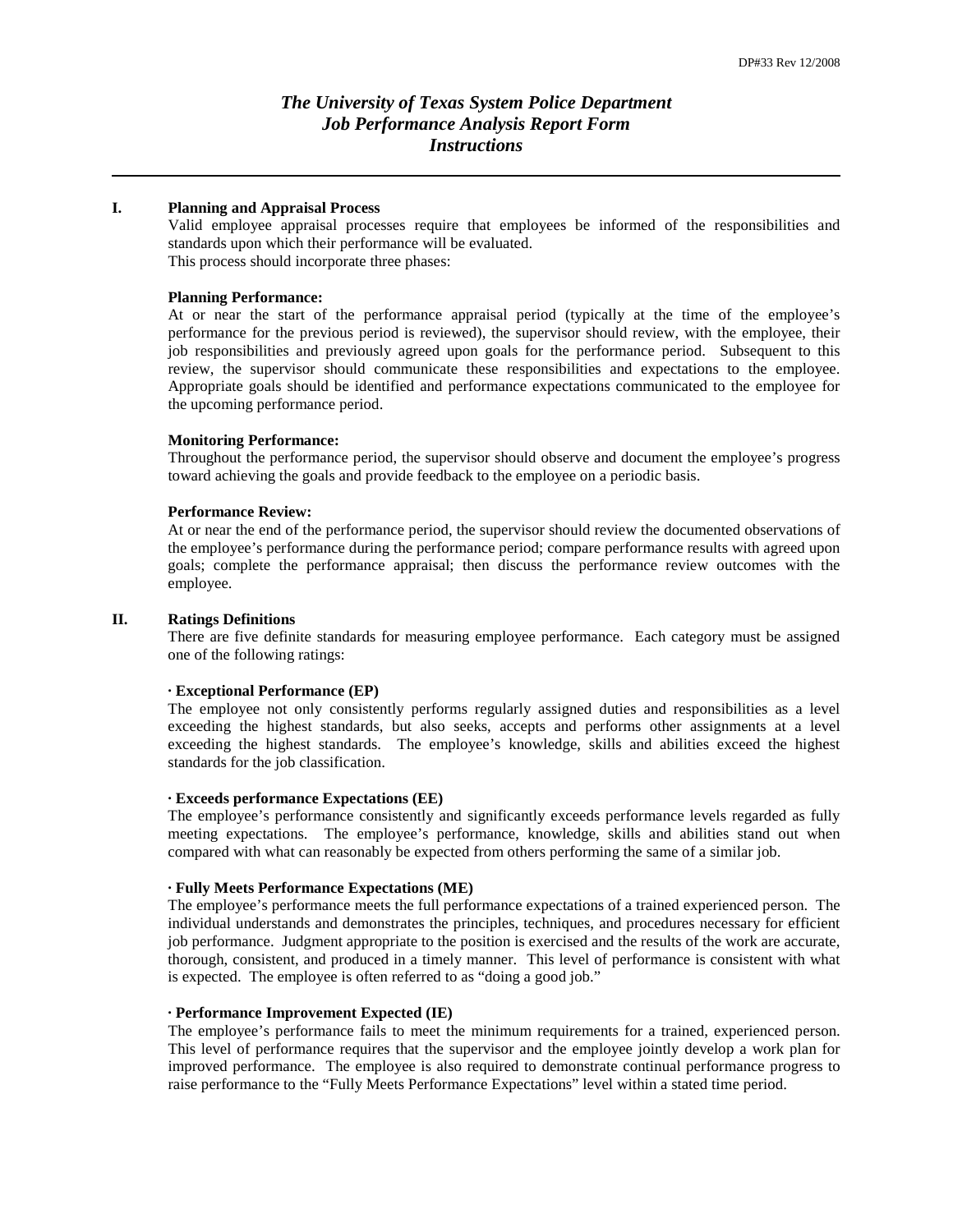# **∙ Unsatisfactory Performance (UP)**

The employee's performance falls far below the minimum requirements for a trained, experienced person. This level of performance requires that the supervisor take immediate corrective action which should, among other things, include a Written Warning. Unless immediate and sustained performance improvement to the Fully Meets Performance Expectations level is made, the employee's employment may be terminated.

# **III. Planning and Appraisal Procedure**

## **Planning**

- 1. Meet with the employee in a planning session to discuss the identified essential performance measure, and establish goals. During this critical step, the supervisor should make every effort to obtain employee input, and insure that the employee understands and agrees to the agreed upon goals.
- 2. Define monitoring frequency and methods.

## **Monitoring:**

- 1. Throughout the monitoring period, the supervisor should regularly monitor and document the employee's performance as defined in the performance plan.
- 2. If, during the monitoring period, the employee is not making satisfactory progress toward achieving the identified goals, or if the employee's performance falls below the "Fully Meets Performance Expectations level, the supervisor must take immediate corrective action. This may include counseling sessions with the employee to discuss performance deficiencies, and/or initiation of the Discipline Process. The supervisor's efforts should be aimed at obtaining the employee's commitment to performance improvement.

# **Reviewing:**

- 1. At or near the end of the performance period, review the documented observations of the employee's performance during the entire appraisal period.
- 2. Compare performance results with goals as established in the performance plan.
- 3. Obtain review of the completed Appraisal Record by an appropriate departmental manager.
- 4. Meet with the employee to review and discuss the employee's performance.
- 5. Consider any information presented by the employee pertaining to an assigned performance rating.

## **Establishment of Development Plan**

This section identified and describes the plans, activities and/or goals to enhance the employee's future job performance, knowledge, skills and abilities.

## **Employee Comments**

Invite employee to respond by memo to the Appraisal and/or Appraisal Plan.

## **Acknowledgements**

The supervisor should sign and date the Performance Appraisal Form, and at the conclusion of the review session with the employee, request that the employee sign and date it also. The form should then be passed up through the chain of command for proper handling.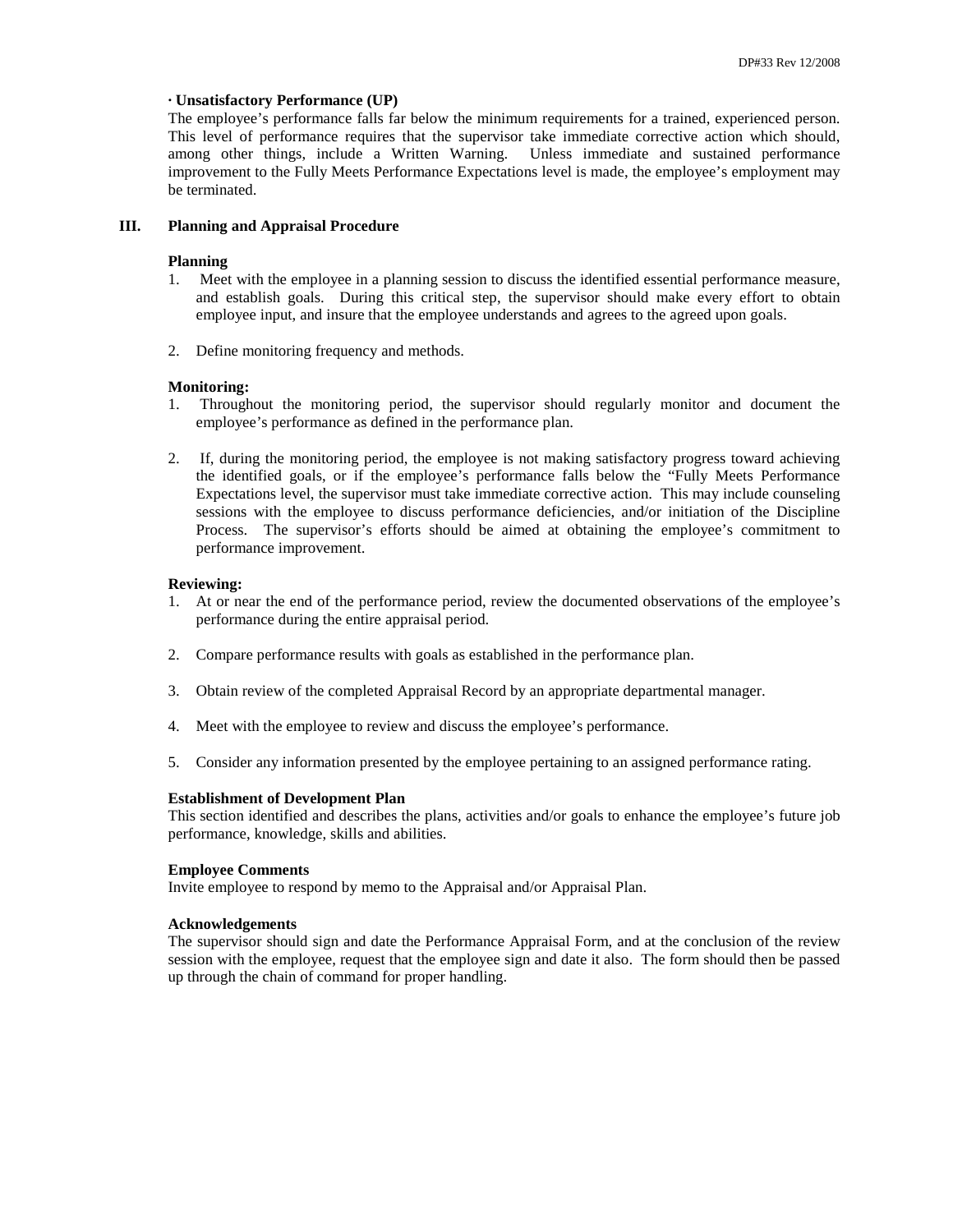| <b>The University of Texas System Police Department</b><br><b>Job Performance Analysis Report Form</b>                                                                                                                                                                                                                                                                                                                                                                                                                             |                                                                 |  |                       |     |                   |
|------------------------------------------------------------------------------------------------------------------------------------------------------------------------------------------------------------------------------------------------------------------------------------------------------------------------------------------------------------------------------------------------------------------------------------------------------------------------------------------------------------------------------------|-----------------------------------------------------------------|--|-----------------------|-----|-------------------|
| Employee Name (Last name) (First Name)                                                                                                                                                                                                                                                                                                                                                                                                                                                                                             |                                                                 |  |                       | ID# |                   |
|                                                                                                                                                                                                                                                                                                                                                                                                                                                                                                                                    |                                                                 |  | (M.I.)                |     |                   |
| Rank<br><u> 1989 - Johann Barbara, martin a</u>                                                                                                                                                                                                                                                                                                                                                                                                                                                                                    |                                                                 |  |                       |     | $\textbf{Per} \#$ |
| UT Employment Date<br>Assignment                                                                                                                                                                                                                                                                                                                                                                                                                                                                                                   |                                                                 |  |                       |     |                   |
| <b>Rating Period Plan</b>                                                                                                                                                                                                                                                                                                                                                                                                                                                                                                          |                                                                 |  |                       |     |                   |
| In accordance with the Office of the Director of Police Policy, B-12, each officer will be rated annually on the date<br>of their employment with the department.                                                                                                                                                                                                                                                                                                                                                                  |                                                                 |  |                       |     |                   |
| <b>Overall Rating Score</b>                                                                                                                                                                                                                                                                                                                                                                                                                                                                                                        | $\overline{0}$<br><u> 1989 - Johann Stein, fransk politiker</u> |  | <b>Overall Rating</b> | ME  |                   |
| Job Knowledge - 15<br>Demonstrates a high level of competency in the skills and knowledge required<br>Learns and adapts new skills quickly<br>Keeps self-updated on current developments in policing<br>Needs minimal supervision<br>Displays understanding of the relationship between police and other departments<br>Takes advantage of the tools and resources available<br>Safety $-\overline{15}$<br>Carefully observes safety procedures and practices<br>Is careful when using equipment and materials                     |                                                                 |  |                       |     |                   |
| Is quick to observe and report potentially unsafe situations<br><b>Problem Solving - 10</b><br>Identifies the existence of problems quickly<br>Is skilled at gathering and analyzing information from multiple sources<br>Addresses problems by analyzing options and developing alternative solutions<br>Resolves problems by addressing them in their early stages<br>Contributes actively in-group situations to help solve problems                                                                                            |                                                                 |  |                       |     |                   |
| <b>Communications - 10</b><br>Displays good verbal communications skills<br>Requires little assistance to produce acceptable written reports<br>Listens & comprehends well<br>Informs others adequately and in a timely manner<br>Presents information clearly and concisely<br>Communicates appropriately with customers, coworkers and supervisors<br>Pays attention and show interest in what others are saying<br>Responds well to questions providing additional information and details<br>Actively participates in meetings |                                                                 |  |                       |     |                   |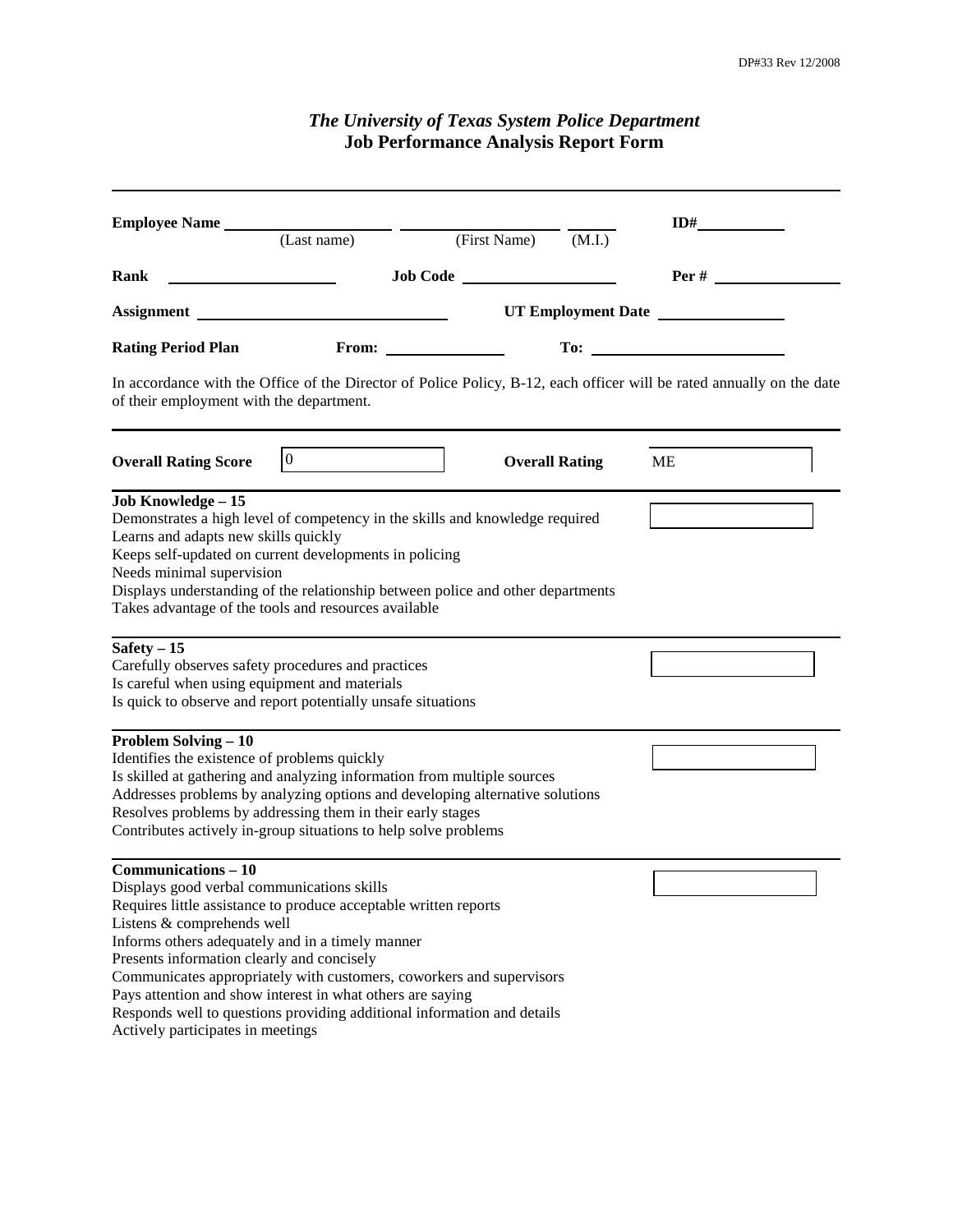| Quality $-10$                                                                                                       |  |  |  |  |
|---------------------------------------------------------------------------------------------------------------------|--|--|--|--|
| Work produced is usually highly accurate and thorough                                                               |  |  |  |  |
| Displays a strong commitment to excellence                                                                          |  |  |  |  |
| Works to improve quality in own work                                                                                |  |  |  |  |
| Promotes quality awareness throughout the department                                                                |  |  |  |  |
| Asks for feedback to improve own quality                                                                            |  |  |  |  |
| Regularly monitors own work to ensure it quality                                                                    |  |  |  |  |
| <b>Customer Service - 10</b>                                                                                        |  |  |  |  |
| Is familiar with campus policing concepts                                                                           |  |  |  |  |
| Shows respect for customers through attention and understanding                                                     |  |  |  |  |
| Handles most difficult and emotional calls for assistance with little supervision                                   |  |  |  |  |
| Goes beyond minimums to assure resolution of calls for assistance                                                   |  |  |  |  |
| Responds with a sense of purpose when assisting customers                                                           |  |  |  |  |
| Makes effective use of customer feedback information                                                                |  |  |  |  |
| Immediately responds to and resolves problems of customers                                                          |  |  |  |  |
| Documents routine encounters thoroughly and accurately                                                              |  |  |  |  |
| Responds promptly to requests from customers                                                                        |  |  |  |  |
| Dependability $-5$                                                                                                  |  |  |  |  |
| Works out time off requests well in advance                                                                         |  |  |  |  |
| When off arranges for coverage of commitments                                                                       |  |  |  |  |
| Is prompt for meetings and appointments                                                                             |  |  |  |  |
| Follows instructions conscientiously and responds well to management directions                                     |  |  |  |  |
| Assumes full responsibility for own actions and outcomes                                                            |  |  |  |  |
| Dedication to the department exceeds norms                                                                          |  |  |  |  |
|                                                                                                                     |  |  |  |  |
| Teamwork $-5$                                                                                                       |  |  |  |  |
| Balances the needs of the team with individual responsibilities                                                     |  |  |  |  |
| Exhibits openness and objectivity with other team members                                                           |  |  |  |  |
| Gives and readily receives constructive feedback                                                                    |  |  |  |  |
| Works to build a positive team spirit and identity<br>Keeps the success of the team in the forefront of all actions |  |  |  |  |
|                                                                                                                     |  |  |  |  |
| $Cooperation - 5$                                                                                                   |  |  |  |  |
| Is successful at establishing and maintaining good relationships                                                    |  |  |  |  |
| Exhibits a high degree of tact and consideration in relations with others                                           |  |  |  |  |
| Regularly displays a positive outlook and pleasant manner                                                           |  |  |  |  |
| Extends self more than required to support co-workers                                                               |  |  |  |  |
| Promotes cooperation in group situations                                                                            |  |  |  |  |
| Takes an active role in resolving conflicts before they get out of hand                                             |  |  |  |  |
| Initiative $-5$                                                                                                     |  |  |  |  |
| Quick to volunteer when others need assistance                                                                      |  |  |  |  |
| Undertakes self-development activities on own initiative                                                            |  |  |  |  |
| Seeks additional responsibilities beyond normal scope of duties                                                     |  |  |  |  |
|                                                                                                                     |  |  |  |  |
| Takes independent actions and appropriate, calculated risks in the course of duties                                 |  |  |  |  |
| Has a good sense of when assistance is needed and doesn't hesitate to ask for it                                    |  |  |  |  |
|                                                                                                                     |  |  |  |  |
| <b>Adaptability - 5</b>                                                                                             |  |  |  |  |
| Adapts quickly to changes in job environment                                                                        |  |  |  |  |
| Balances demands on time<br>Accepts criticism and feedback well                                                     |  |  |  |  |